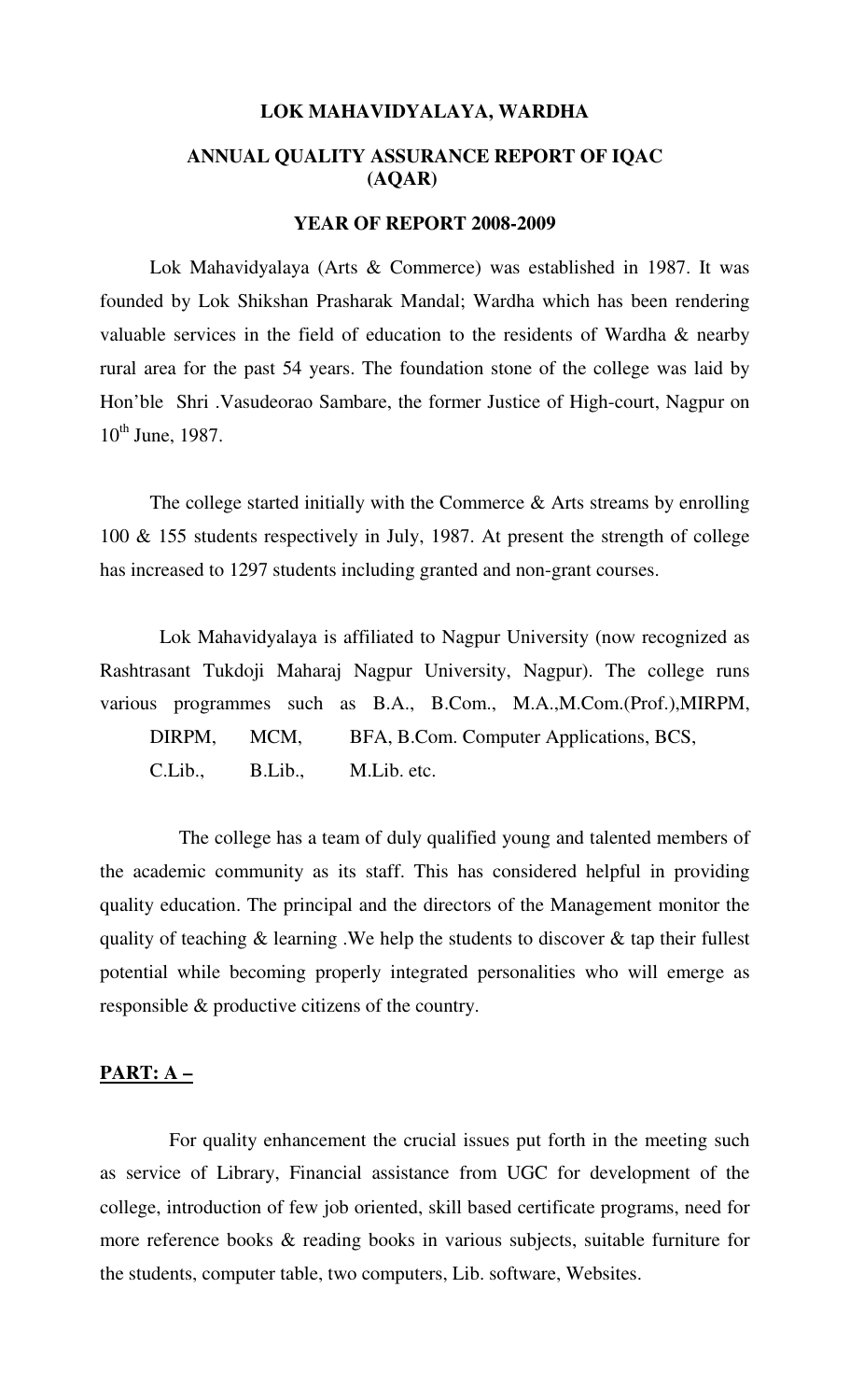## **PART: B –**

#### • **Activities reflecting the goals and objectives of the institution:**

 Village cleanliness, Blood Donation & Blood Grouping Camp, Guest Lectures, Tree Plantation, Extra coaching during winter vacation, students seminar and field visit, AIDS awareness, Environment Awareness and various activities conducted by National Service Scheme, Audit Education Dept, Cultural Dept. etc ,.

#### • **New academic programmes initiated (UG and PG)-**

 UG Programmes – Certificate course in Library & Information Science, Bachelor of Computer Application.

#### • **Innovations in curricular design and Transaction:**

We have framed the curriculum of Career Oriented Courses.

 i.e. Certificate Course in Library & Information Science and Certificate Course in Spoken English.

 The curriculum has been sent to the U.G.C. for sanction and brought into practice from 2009-10 for UG and PG programmes. We follow the prescribed curriculum designed by the University.

#### • **Total number of Seminar/Workshop conducted:**

 Our Library Dept .organized UGC sponsored two days National Seminar on 'Modernization of College Library Services and Re-orientation' on  $28<sup>th</sup>$  Feb & 1<sup>st</sup> March 2009.

#### • **New collaborative research programmes:**

 Our college is a research centre of Yeshwantrao Chavan Maharashtra Open University, Nashik.

 Various courses are run by our Research Centre such as M.Phil.in Political Science, History, English, Sociology, Home-Economics, Marathi, Economics, and Library & Information Science.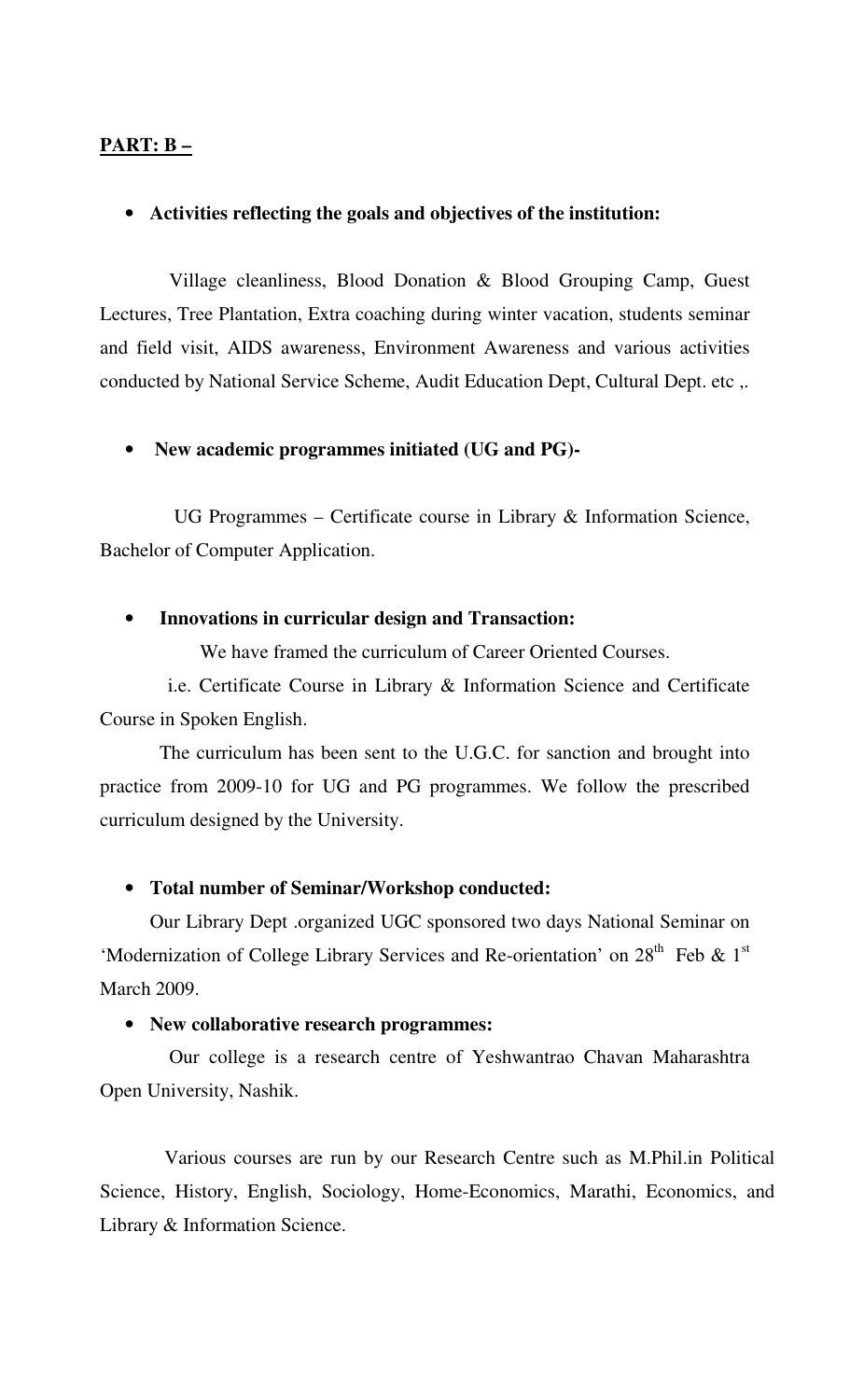## • **Details of research scholars**:

| Name of the<br><b>Scholar</b> | <b>Name of Topic for Research</b>                                                                        | <b>Name of</b><br><b>College</b>                                                                                 |
|-------------------------------|----------------------------------------------------------------------------------------------------------|------------------------------------------------------------------------------------------------------------------|
| Prof. Kishor Sable            | Study of the Economic Condition of<br><i>Suffering</i><br>$\bm{A}$<br>Families from Upper-Wardha Project | Yadawarao<br>Deshmukh<br>Arts-<br>Commerce<br>College<br>Tiwasa,<br>Dist. Amravati.                              |
| Prof. Prakash Titre           | Contribution of Self-Help<br>Economic<br>Groups<br>in<br>Development of Chandrapur District.             | Vivekanand<br>Mahavidyalaya,<br>Bhadravati, Dist.<br>Chandrapur                                                  |
| Prof. Varsha<br>Gangane       | A Study of Economic &Social Problems of Adivasi<br>Women in Gondia District.                             | M.<br>B <sub>1</sub><br>Patel<br>College,<br>Deori,<br>Dist. Gondia.                                             |
| Prof. Raju<br>Ambadkar        | Economic Study of Agriculture Development Schemes<br>in Nagpur District                                  | Vyas<br>College,<br>Kondhali,<br>Dist. Nagpur.                                                                   |
| Prof. Vikas<br>Nakhale        | Economic Study of Crop Insurance Schemes in Wardha<br>District.                                          | New Arts, Commerce<br>and Science College,<br>Wardha.                                                            |
| Prof. Gajanan<br>Somkuwar     | Analytical Study of Bio-Gas Plants Construction<br>Schemes in Wardha District.                           | Sheshrao<br>Br.<br>Wankhede Arts &<br>Commerce<br>College,<br>Khaparkheda,<br>Nagpur.                            |
| Prof. Sharad S.<br>Gomase     | Economic Study of Horticultural Schemes in Buldhana<br><b>District</b>                                   | Shri.<br>Dnyaneshwar<br>Mokashi<br>Burungale Arts &<br>Sci. Jr. College,<br>Shegaon,<br>Dist.<br><b>Buldhana</b> |
| Mr. Dipak B. Kute             | An Analytical Study of Economic Condition of Pottery<br>Artists in Yevatmal District.                    |                                                                                                                  |

Nine Research Scholars are working for M.Phil degree under the supervision of Dr. Sau. P. S. Tayade.

# • **Honors Awarded to the faculty**:

Prof .A. M. Sahurkar has been awarded Ph.D.in Commerce faculty.

 RTM, Nagpur University recommended him as a supervisor of scholars pursuing Doctorate degree.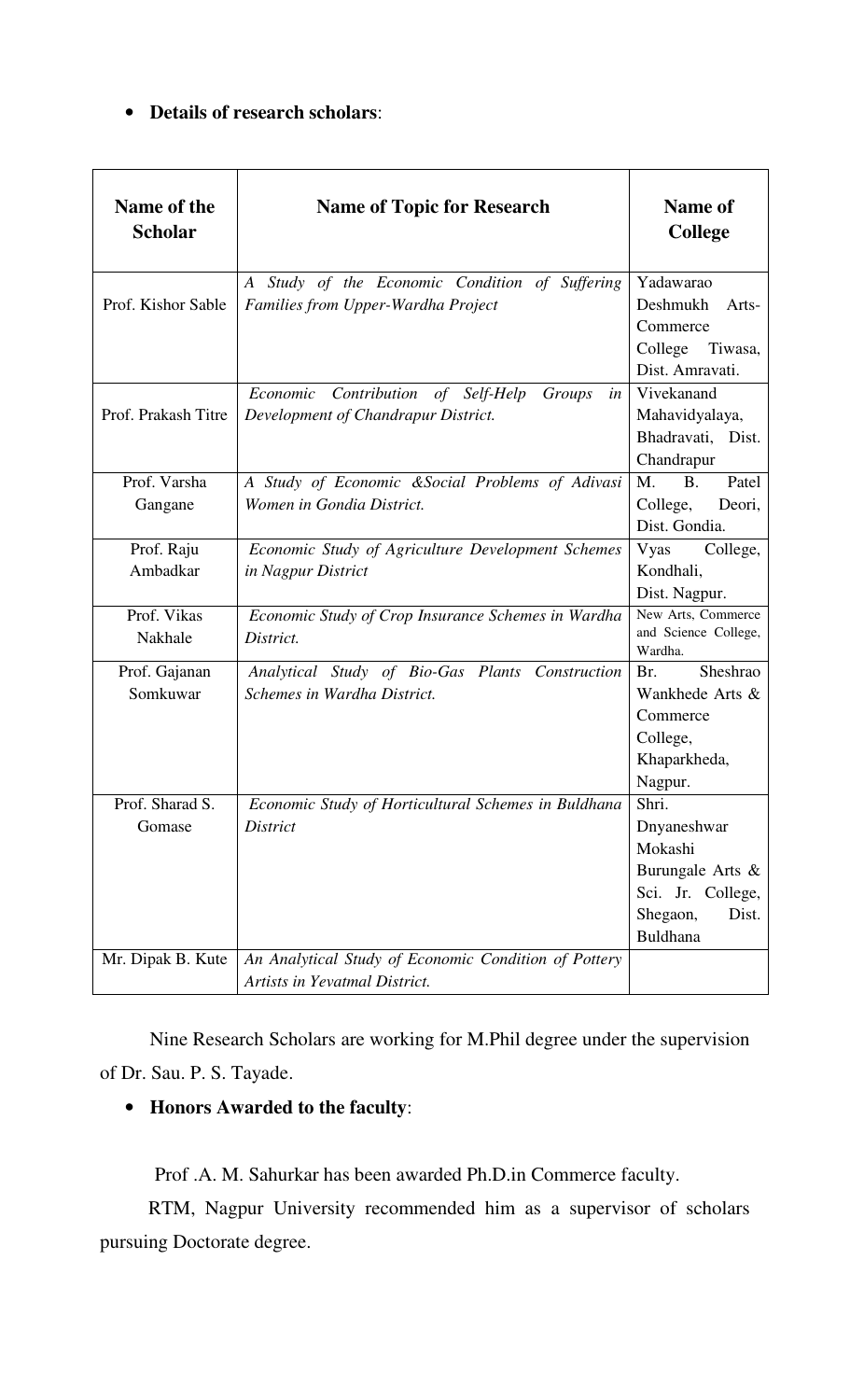## • **Community Services**:

 Through Adult and Continuous Education Programmes & NSS activities, students participate in different camps. In such camps activities like Blood Donation, Survey in Tobacco Eaters, Healthy habits etc. are carried out. So many programmes have been orgnised for society such as in collaboration with DIC employment generated Training Programmes, Test Programme, Test Series for X & XII classes.

• **Teaching – Non-Teaching staff ratio : 1.6-1.0** 

## • **Improvement in the Library services**:

 Students & External Students are facilitated with Reading Room and provide them library facilities. The students of B.Lib & M.Lib.are provided with the facilities of Internet in the Library

| <b>Books</b>         | Nos. of Books | Cost Rs.    |  |  |  |
|----------------------|---------------|-------------|--|--|--|
| <b>Text Books</b>    | 176           | 62,622.00   |  |  |  |
| <b>General Books</b> | 204           | 1,44,665.00 |  |  |  |
| Reference Books      | 30            | 34,221.00   |  |  |  |
| Total                | 410           | 2,41,508.00 |  |  |  |
| Journals<br>$-0.5$   |               |             |  |  |  |
| Magazines-11         |               |             |  |  |  |
| Newspapers-06        |               |             |  |  |  |

## • **New books / journals subscribed and their value.**

# • **Courses in which student's assessment of teachers is introduced and the action taken on student feedback**

 The college seeks feedback from the students about teaching and evaluation methods of the concerned faculty. Accordingly, the Principal offers instructions  $\&$  guidance to the concerned teacher to aware of their merits  $\&$ demerits.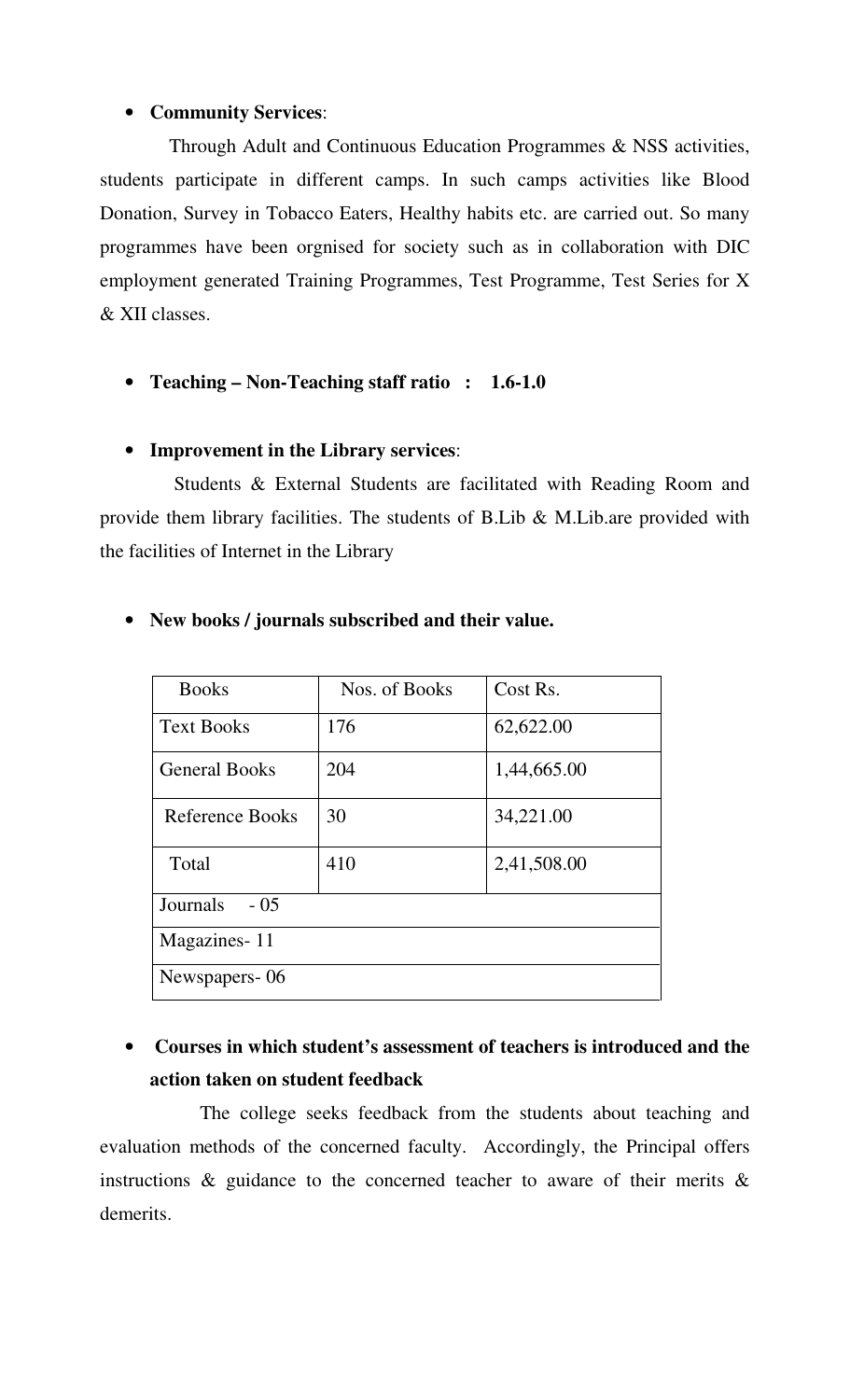| • Unit cost of Education     | : 11,403/        |
|------------------------------|------------------|
| <b>Total No of Students.</b> | 796              |
| <b>Total Amount</b>          | $: 90, 77,086$ . |

• **Computerization of Administration and the process of admissions and examination results, issue of certificates:** 

Partial computerization has been done.

## • **Increase in the infrastructure facilities**:

On  $2<sup>nd</sup>$  floor we have constructed five rooms for PG classes. The college purchased three computers adding to the number of existing computers.

### • **Computer and Internet access and training to teachers and students**.

 Computer & internet access and training to teachers and students are being provided.

### • **Financial aid to students:**

 Govt. of India Scholarship is provided to the students of Backward Classes (SC, ST, NT, OBC, SBC etc.). If required, needy students are given financial aid from the Staff Club Fund and also from the principal's office.

## • **Health Services**:

 Medical Checkup & Physical Fitness Camp was held once in a year as per the University norms. Insurance Scheme for students is also available.

### • **Performance in sports activities**:

 Prof. Shatrughna Mankar is the Director of Physical Education. He guides and directs the students for various games like Kabaddi, Volly-ball, Kho-kho, Cricket, Ball-badminton, Net-ball, Athletics, Soft-ball, Chess, Swimming and Wrestling.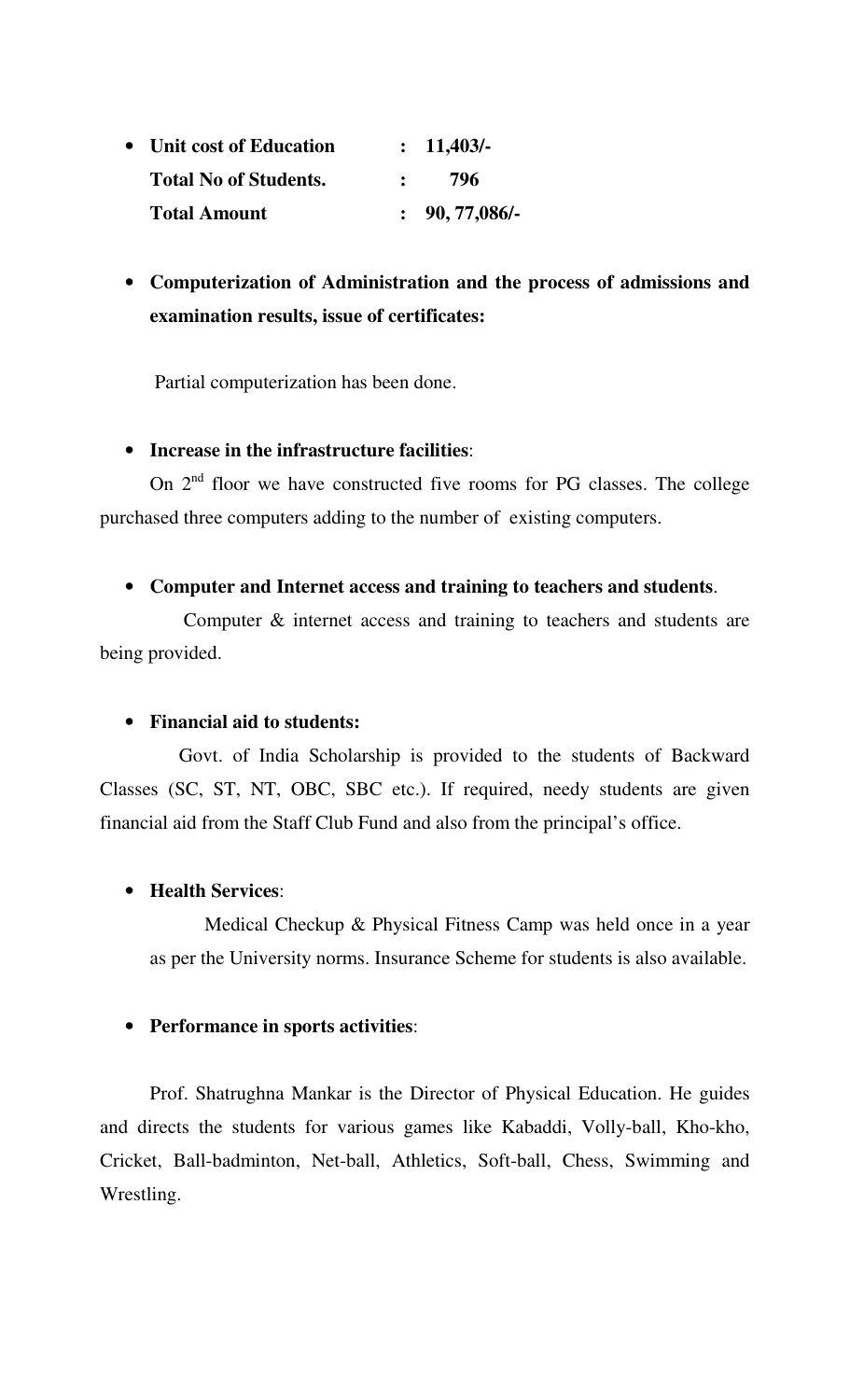- Mr. Praful Kene of B. A. III and Rahul Lohve of B.A. I were selected in RTM, Nagpur University Boys' Ball-Badminton team.
- Miss. Sunita Dharmale was selected in RTM, Nagpur University Girls' Ball-Badminton team.

#### • **Incentives to outstanding sportsperson**:

 Outstanding sports persons are taught the syllabus when they get time. They are provided with extra study material.

### • **Students Achievements and Awards:**

#### **Cultural Department** –

The college organizes various cultural pragrammes. Various curricular complementary competitions are organized to develop the dormant qualities among the students. The students participate enthusiastically in the programs. Among these excellent competitors are sent for 'Yuvarang' RTM, Nagpur University Nagpur for the session 2008.

1) Mr. Atul Marskolhe of B.A.-I bagged the first prize for Rangoli Competition.

 2) Mr. Nilesh Chirde, the student of B.F.A. I bagged the First Prize for Poster- Painting.

 3) Miss. Shweta Tembhurkar, Komal Sahu and Ashwini Vairagade, the students of B. A. III, achieved the second prize for Group Song Competition.

- **Activities of the Guidance and Counseling unit-**
- **Placement Services provided to the students:** Twice in a year.

### • **Development programme for Non-teaching staff.-**

 To develop the official and skills of the non-teaching staff, Office Automation & Workshop was arranged for two days by Master Software Company, Nagpur.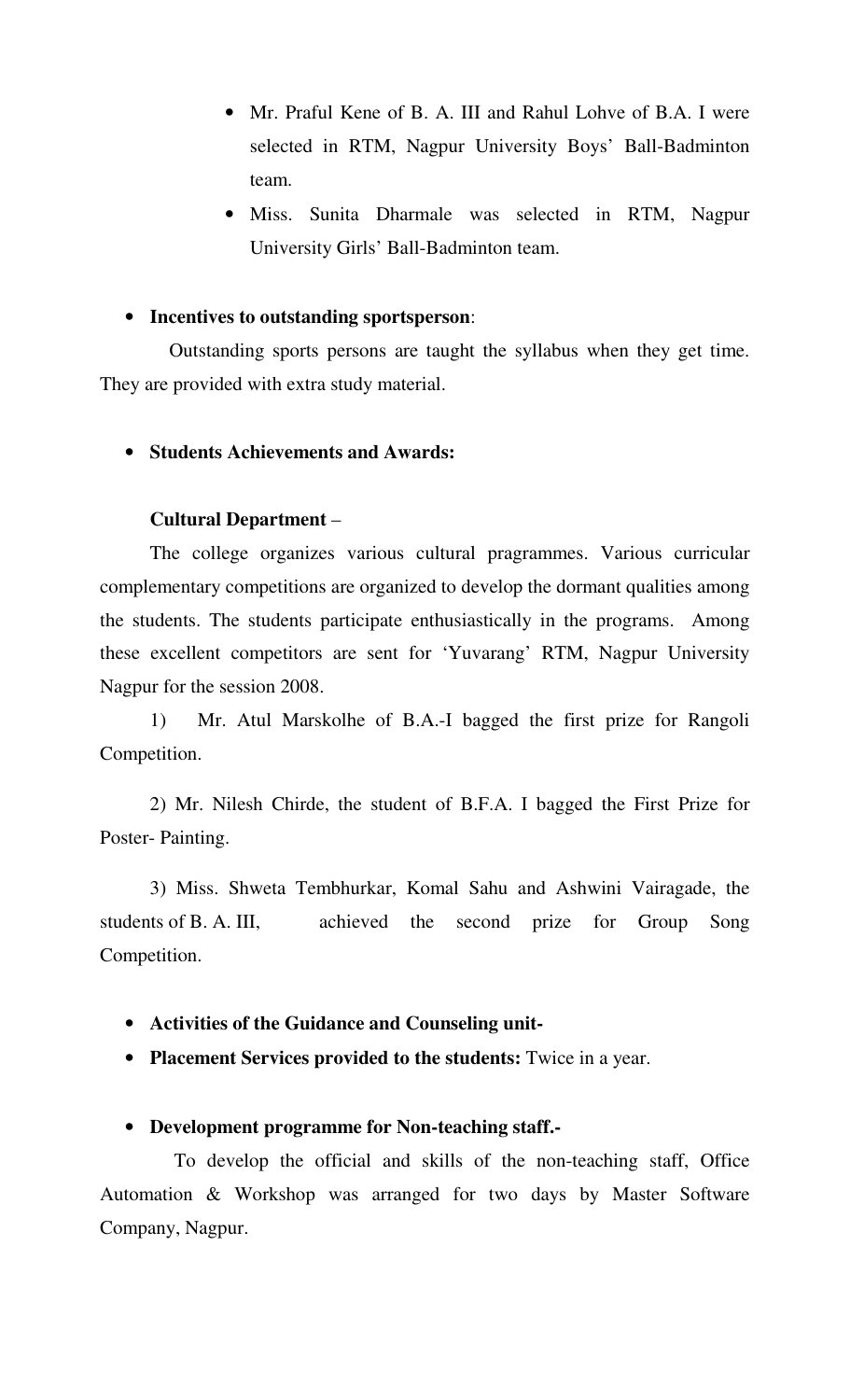#### • **Healthy Practices of the institution-**

 The college obtains students feedback on classroom teaching, scrutinizes self appraisal reports of teachers, formal & informal inter action with students to find out strength and weakness of college, lecturer are organizes on Birth / Death anniversaries of great social leaders for value education. Different days like Populations Day, Vishwabhanduta Day, Aids Day, and Teacher's Day etc. are celebrated to bring awareness of different and issues faced by the society, Personality Development Programmes are conducted from time to time for all round development of students.

 Through DIC (District Industrial Centre) various Training Programs are conducted for new entrepreneur i.e. Leather Article/Wax Candle training / Fitter.

# • **Linkage developed with National / International academic / Research bodies:**

i**) ELT.CS**-

English Language Teachers Contact Scheme maintained by British Council.

 ii) Lecturer of English Department is a member of "Sewagram English Teachers Club", Wardha.

 iii) Our college is a study centre of Yeshwantrao Chavan Open University, Nashik.

Following Programmes have been started at our centre-

a) B.A., B.Com. B.LiB

 b) M.Phil.: Sociology, Marathi, Economics, Library& Information Science, Political Science, History, English, Home-Economics .Master of business Administrator.

c) M.B.A. (Master of Business Administration)

#### • **Any other relevant information the institution wishes to add.**